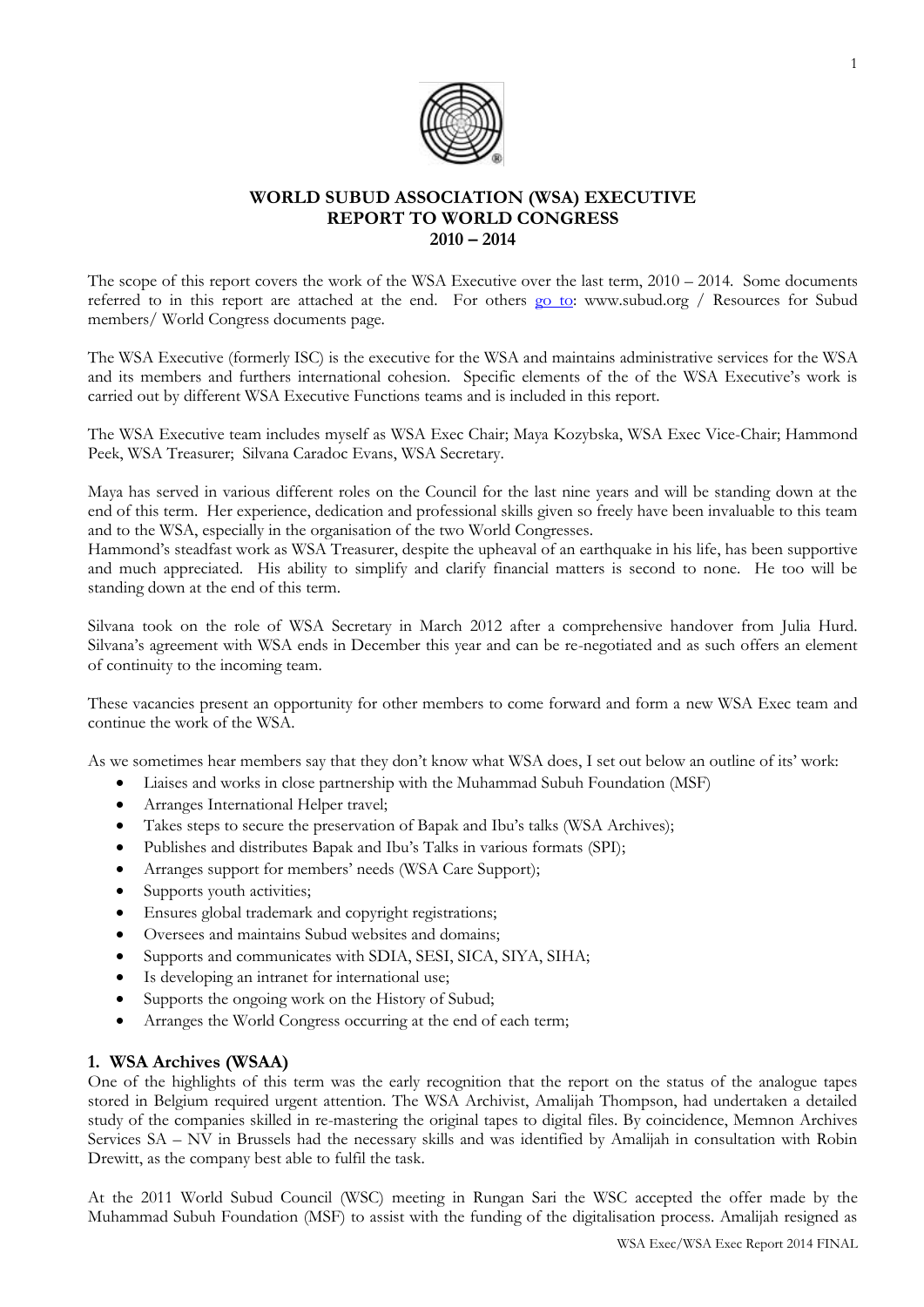the WSA Archives Co-ordinator but continued to work as the WSA Archivist and provided technical support to MSF during the Memnon digitalisation process.

In June 2013, the WSC agreed that the WSA will reimburse the cost of the digitalisation (\$172,000) process to MSF as soon as it is possible to do.

Armand Bisson agreed to become the WSA Archive co-ordinator in 2011 and has worked to develop the criteria for what constitutes the WSA Archive and record this in a database. He has also worked on a manual for use by the WSAA.

In May 2014, following the completion of the Memnon process, the analogue tapes were sent by Memnon to Canberra and where they will undergo a 'matching' process so that there is a clear record of how the analogue tapes relate to the digital master. (See Attachment 1. The Original Tape Recordings of Bapak's Talks. Amalijah Thompson)

A report by Armand, WSA Archives Co-ordinator refers and is supported by papers on the history of the WSA Archives (Attachments 2) and renewed effort to preserve Talks (Attachment 3).

## **2. Kalimantan Investment Corporation (KIC) Liquidation**

At the 2010 WSC meeting, and as part of the Kalimantan Gold Corporation's (KGC) capital raising efforts, a discussion arose about whether to dissolve KIC. In the event, a decision was made to dissolve KIC whose shareholders were given shares in KGC. Some of the KIC shareholders could not be traced and so, with the WSA acting as an intermediary, a KIC Liquidation Trust was formed to attempt to locate as many of these shareholders as possible.

We were grateful to Raynard von Hahn (Canada) who provided pro bono legal advice (See Attachment 4. KIC Background note November 2011).

Evan Padilla (USA), was appointed as Trustee together with two associates, Rosetta Narvaez (USA) and Fredrick Branchflower (USA) and assisted by Husein Patel(Canada) and Julia Hurd (USA) in successfully tracking down many of the shareholders and also with the winding up process. Evan's report on the finalisation of the Trust is attached. (KIC Trust Report refers)

We thank Evan and his team for managing to trace so many of the shareholders and for arranging the transfer of shares as reported.

At the same time as the KIC Liquidation process was occurring the Sinar Investment Association (SIA) was formed with the intention of representing the Subud investors in KGC. However, it was discovered that under British Columbian Securities Law, instrument 52-102, no recognition of proxy holders below 10% individual shareholding was legally possible; so that the AGM could not recognize these proxies inappropriately solicited from Subud institutions & shareholders by SIA. The proxies of individual (non-institutional) shareholders amounted to perhaps 5-6% of the total. In addition shares are held by the MSF and Yayasan Muhammad Subuh (YMS).

MSF has been working on the corporate governance issue and it is anticipated that MSF will have discussions with the KGC board and management during Congress; there are some significant changes required for the more effective operation of this entity.

### **3. Finance & Fundraising**

The 2010 Subud World Congress recommended that the WSC undertake a coordinated fundraising campaign in conjunction with National Committees. In 2011 Stuart Cooke kindly volunteered to act as fundraiser and spent time ensuring that the WSA's accounts were clearly explained in terms of the source and use of funds.

It was decided to run a pilot fundraising campaign with five countries. The WSA Executive was very aware of earlier fundraising efforts foundering because National Committees saw WSA's fundraising as an encroachment on their 'turf'. Despite our best efforts to avoid this, our fundraising efforts still met with some resistance in some cases. The campaign helped to raise awareness and in some cases resulted in increased contributions from WSA member countries and generous one off donations from individual Subud members. **It would seem to be preferable that at this Congress 6-10 countries agree from the outset of the next term to work with the WSA Executive on an integrated and co-ordinated fundraising program during the next term.**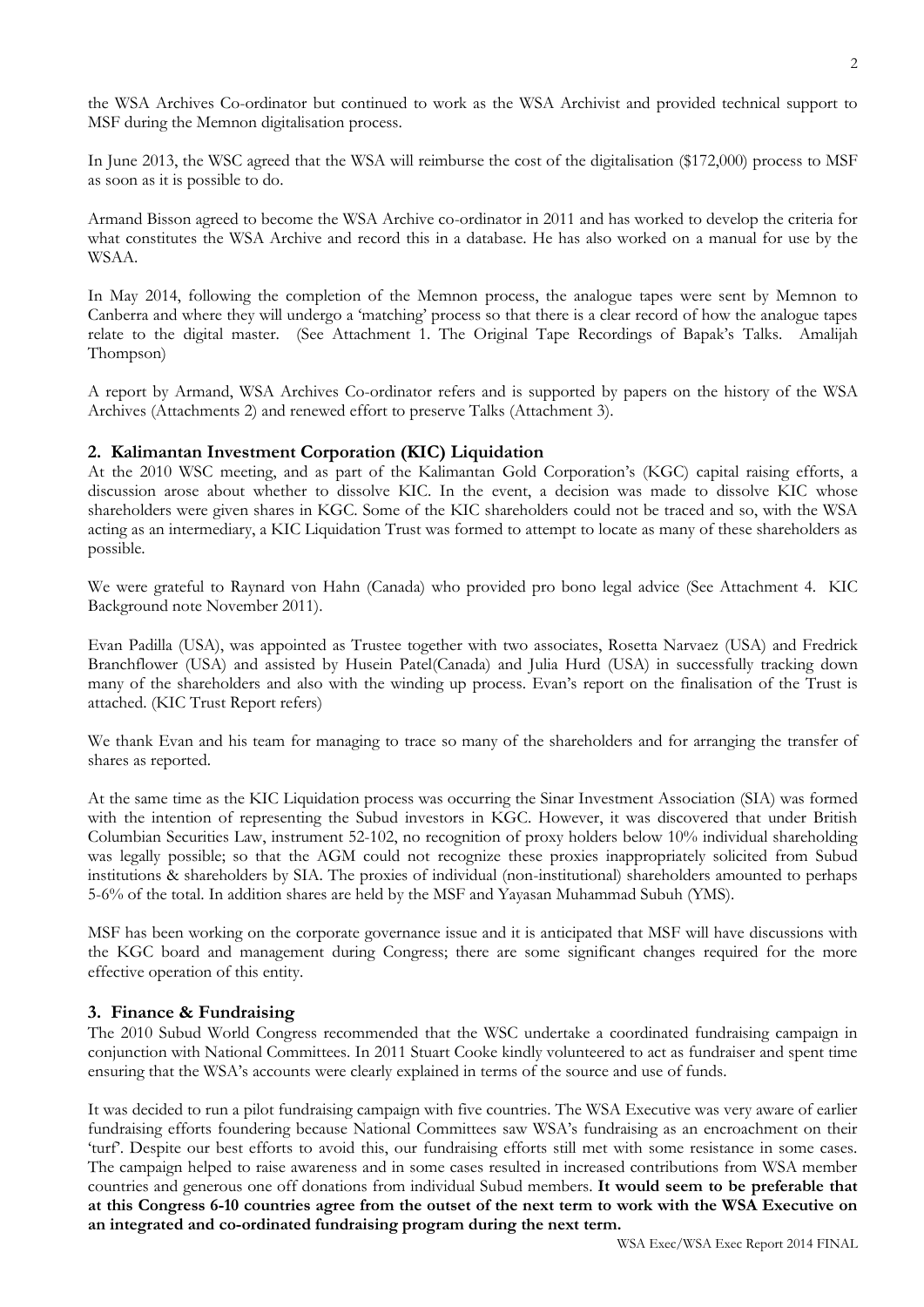The WSA Treasurer, Hammond Peek, has provided a separate report for the Congress (WSA Finance Report 2010 – 2013). I am happy to report that during this term the annual accounts for both the WSA and the MSF were produced within the time required by the respective bylaws of both institutions.

The Christchurch Congress recommended that the WSA establish annual amalgamated accounts of "the international bodies". It has been assumed that this resolution intended that the accounts of the WSA, MSF and the 'wings' or partner organisations, SDIA and SICA, be amalgamated. This has not been done during the past four years and the Puebla Congress should confirm the current understanding of "the international bodies" and reconfirm the necessity for amalgamated accounts.

It is hoped that all those entrepreneurs attending this Congress can consider how they might be able to assist the WSA budget in the future, since Bapak saw enterprises, big and small, as the engine for our association going forward.

# **4. Honoraria**

The issue of honoraria arose several times during the past four years. There are widely differing views. Some feel that all Subud members should provide their services at no cost to the WSA. Some feel that it acceptable to make a payment provided that the amount is discounted in relation to a charge for administrative services in the commercial world. It appears that the Congress has never addressed this issue. It may that the Congress can provide some guidance for future administrations. (See Attachment 5. Honoraria Compendium)

## **5. Intranet**

An Intranet can provide a secure, password protected communications platform for 'private' communications and provide access to documents. A WSA intranet system will further enhance our ability to communicate amongst ourselves and to work together more effectively in a secure environment. The WSA Exec. together with a team of IT professionals have been working on a plan to roll out a WSA Intranet in stages as follows:

Stage 1 - developing a secure database of members to facilitate communication;

Stage 2 - moving the Subud Library website into the Intranet;

Stage 3 - increased ability to communicate between WSA and National Committees regarding funding the association at all levels and facilitating communication and working together in all our areas of activity; Stage 4 - incorporating the means for 'private' aspects of communication regarding SES, SICA, SDIA, SIHA, Youth, Care Support, MSF

During this term WSA Exec. has moved from using Outlook Express for mail-outs to National Committees (which was very time-consuming) to the PHP Lists – a Public Domain system with no costs. We are grateful to Matthew Weiss, WSA Internet Coordinator, for doing the work to enable us to use this free system. There were some drawbacks and in 2014 the WSA Secretary switched to using Gmail with a higher success rate and improved response from recipients.

# **6. The venue for the next World Congress and the location of the WSA Executive (formerly ISC)**

There are those who suggest that the World Congress venue should be in the same place/country as the WSA Executive (formerly ISC). This is what happened up till 1989. It is felt that if the venue is decided before the testing for the WSA Exec chair, more members from the country chosen for the World Congress might be willing to put themselves forward.

The opposite view is that the WSA Exec should be chosen first and should be open to all comers. The advent of Skype and the internet make this a workable option. It has been pointed out that a country like Mexico simply did not have enough members to both run the WSA Exec office and also find a World Congress organizing team. This would then exclude countries with a smaller membership base.

Proposals to host 2018 Subud World Congress have been received from Subud Britain, Indonesia and Germany.

### **7. Communications**

During this term the WSA Exec has continued to develop its communications with WSA member countries and Subud members in general, building positive relationships.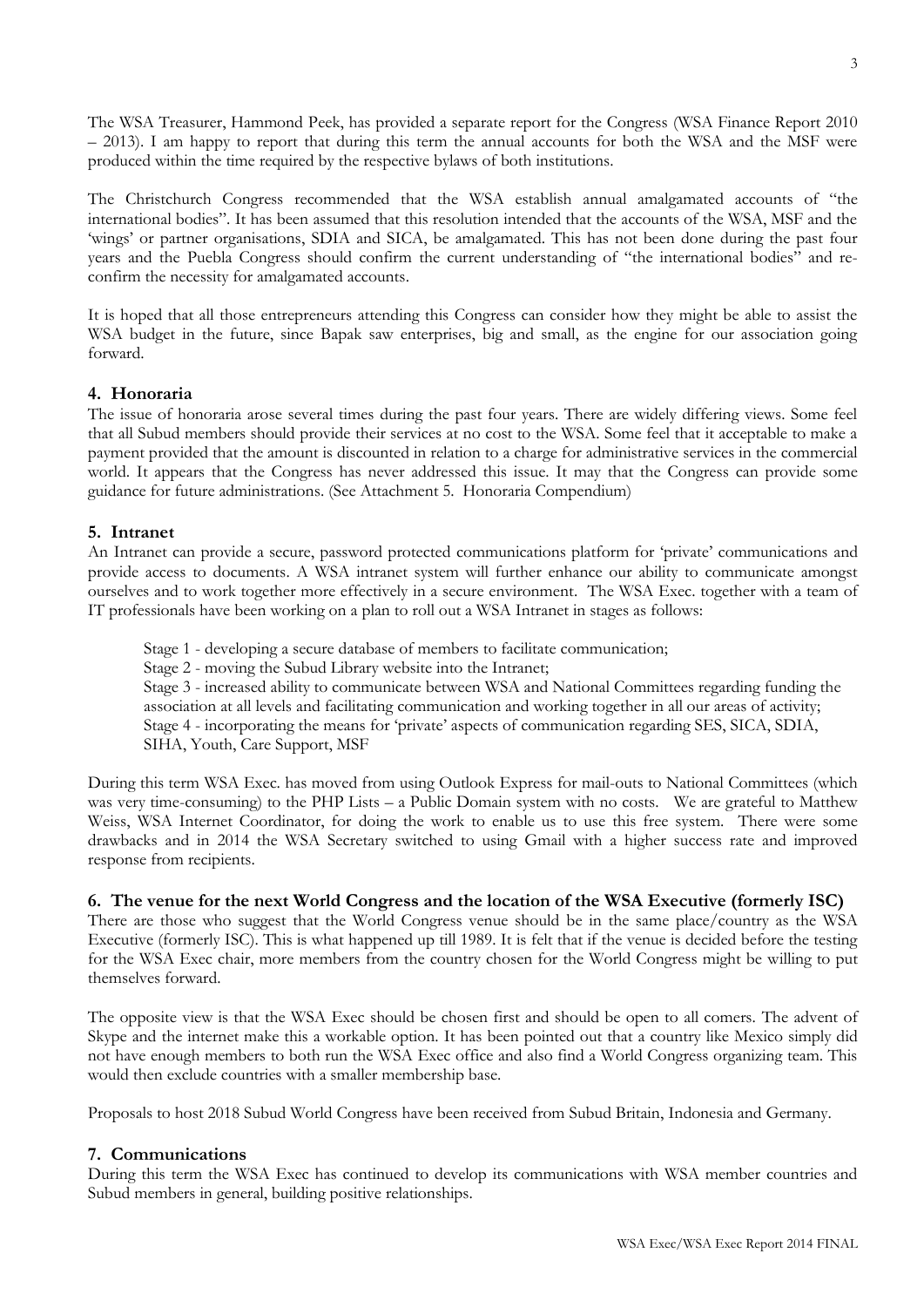The WSA websites (subudworldnews.com; subud.org; subud.com) have been maintained and updated ensuring that a lively and vibrant 'picture' of our Subud association is provided.

With the assistance of the professional design and editing skills of Mardijah Miller and Suzanna Dayne of begin, a WSA eNewsletter (4 editions per year) and a WSA Annual Report (4 reports, one per year) have been produced.

For the WSA eNewlsetter, news and articles are sourced from member countries; WSA Chair and Exec. team and WSA affiliate and partner organisations. The WSA Annual Report covers the activities and of the WSA and has a dual purpose providing formal information to the membership and to the general public and other agencies that WSA works with. The WSA Exec. team and WSA Chair together with affiliate and partner organisations provide the information and reports for the Annual Reports.

The WSA eNewlsetter is translated and circulated in English and Spanish, and often French, Russian and Indonesian. The WSA 2012 Annual report was translated into Spanish for the World Congress Organising Team for public relations purposes. These publications (as well as many other reports and documents) are uploaded to WSA websites.

The WSA exists and functions due to Subud members' voluntary work and financial support and it is disappointing to hear Subud members say that they do not know what the WSA does. We trust that communications this term (ie. newsletters, quarterly reports, annual reports and countless email messages) have answered this question.

Feedback is always welcome and feedback on WSA communications would be appreciated, particularly on the following points:

- Do members want to receive a dedicated e-Newsletter
- If so, how often  $-2$  per year, 4 per year, 1 per month
- What would members like to see included in these newsletters
- Which languages would they like to see it translated into
- How could WSA Exec communicate more effectively with WSA member countries and members in general

# **8. WSA Mission Statement**

The Christchurch Congress worked on the Mission Statement and asked for further work to be done. The WSC during this term has followed through on this and the results were circulated to all national committees and will be presented to the Congress.

# **9. WSA Care Support**

The Care Support team, lead by Arnaud Delune, has continued to provide help although the budget allocation to this area of activity has been small, making Arnaud & his team's work all the harder.

At the 2013 WSC meeting the idea of Care Support becoming part of SDIA was mooted and it was suggested that it be examined holistically and findings bought to next Council meeting. I feel that a fresh look at Care Support and its funding should be undertaken at this Congress.

# **10. WSA Translations of Bapak and Ibu Rahayu's Talks**

This term has seen the continued and valuable work of the Translations team, very ably led by Elisa Sanchez Caballero. One of the really wonderful developments that has occurred under Elisa's direction is the production of videos of Bapak and Ibu's talks with subtitles. Elisa and her team have made the talks more accessible and we hope that this will result in more of Bapak and Ibu's talks being listened to in the future. Activities this term also include cataloguing translations of all talks and in which languages in collaboration with SPI and WSA Archives. (see WSA Translations report for more detail)

# **11. Subud Publications International** (**SPI)**

SPI has continued to produce the volumes of Bapak's talks. Twenty five volumes have now been published. Although it sees itself more as a translator of Bapak's talks than as a publisher/distributer, we believe that the time has come to thoroughly review the media used for making Bapak and Ibu's talks available to members. SPI has seemed to be distant from the WSC and it is felt that the communication between us could and should be more effective than it is at present.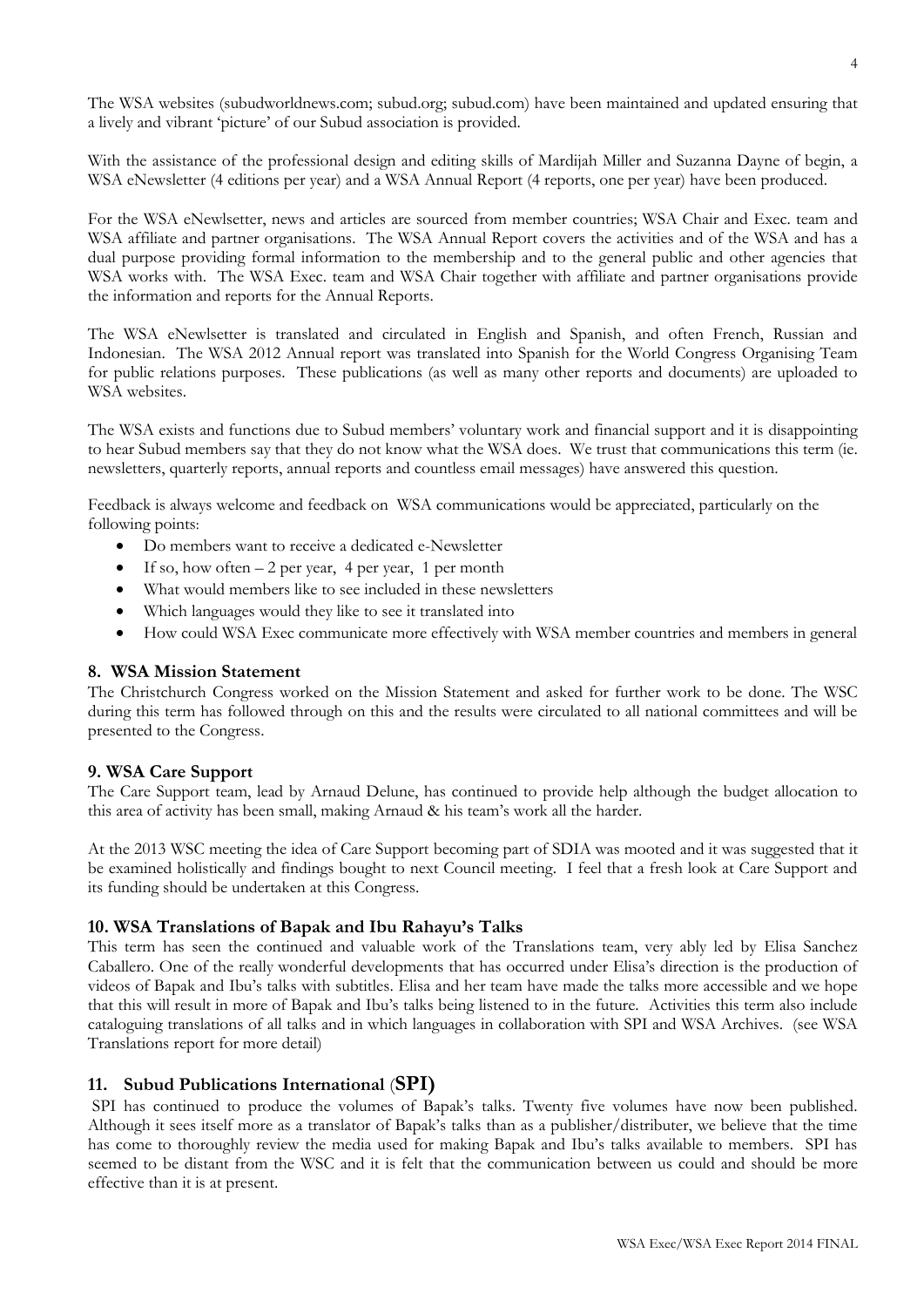## **12. History of Subud**

Harlinah Longcroft has continued to work on the third volume of the History of Subud. This volume concerns the dramatic spread of Subud around the world and is more complex and demanding than earlier volumes. Harlinah moved house in May this year and this has disrupted the work on this last volume. The third volume will draw upon the many interviews that Harlinah recorded in the 1980's and 1990's with members who were opened during that extraordinary time.

### **14. WSA Affiliates**

During this term the 'wings' have become even more integrated and have worked collaboratively amongst themselves and throughout the whole of WSA. Their individual reports give full and detailed of their work, initiatives, strengths and weaknesses and achievements can all be found on the World Congress documents page on www.subud.org.

### **Subud Youth Activities International (SYAI)**

The experiment of having two youth reps from each area has been problematic. All agree that a different model needs to be developed and the outgoing SYAI Team have formulated a working paper and proposal for a new model for SYAI which will be discussed at World Congress before new members for SYAI are chosen. (see: SYAI Structure Proposal for full details)

Ideas for the new SYAI model include some or all of the following:

- A lead role to be undertaken by someone who is over 30 years old;
- 1-3 support youth with no built in gender bias i.e. just the best of those willing to be involved;
- Formalization of annual funding for the Yes Quest program

In 2010 the WSA was approached by Peter Jenkins, a founding director of the YES Quest, suggesting that the YES Quest become a WSA Youth program. Working collaboratively with the SYAI team a successful Quest was delivered in 2011 and took place at Rungan Sari. Again working collaboratively with Roland Fraval, SYAI, another Quest is taking place in July/August this year. It has been specifically designed to attract young Subud members who want to contribute and develop their creativity and skills at World Congress. This Quest also includes a Facilitators Training module.

### **Subud International Cultural Association (SICA)**

During this term SICA has been re-established and re- invigorated largely thanks to Latifah Taormina, SICA Chair, and her team. SICA has re-focussed and re-structured using the Arts Service Organisation model and is meeting its fiduciary needs as a non-profit organisation registered in the US.

SICA's many initiatives in the last few years have included launching new programs and services for Subud members and SICA associates including an often visited vibrant, colourful and lively website and facebook page, a seed grant program and a sponsorship program.

Perhaps SICA's most notable achievement to date is the Poems for Peace global initiative which inspired Subud members to interact with their local communities through poetry on the theme of Peace and nourishing the human desire for Peace.

Partnerships and memberships of other organisations such as Fractured Atlas and Tech Soup have established SICA in the world and has opened the door for Subud into the world.

### **SUSILA DHARMA INTERNATIONAL ASSOCIATION (SDIA)**

SDIA has continued in a stable and well established way thanks to Kumari Beck, SDIA Chair, and her team. Its work has included achievements such as enhancing professionalism and maintaining a network of Subud members' organisations, building the SDIA Endowment Fund and expanded its network of Subud and non-Subud partners.

It has reached out for support within the Subud organisation by ensuring for SDIA's presence in Subud spaces and events and Subud funds have been leveraged to attract donors from the wider world

SDIA's strengths and weaknesses have been identified and worked on at several capacity building sessions around the world. SDIA has worked collaboratively with a number of WSA Affiliates, with WSA itself and with partner organisations recognising the strengthening nature of working in this way for all concerned.